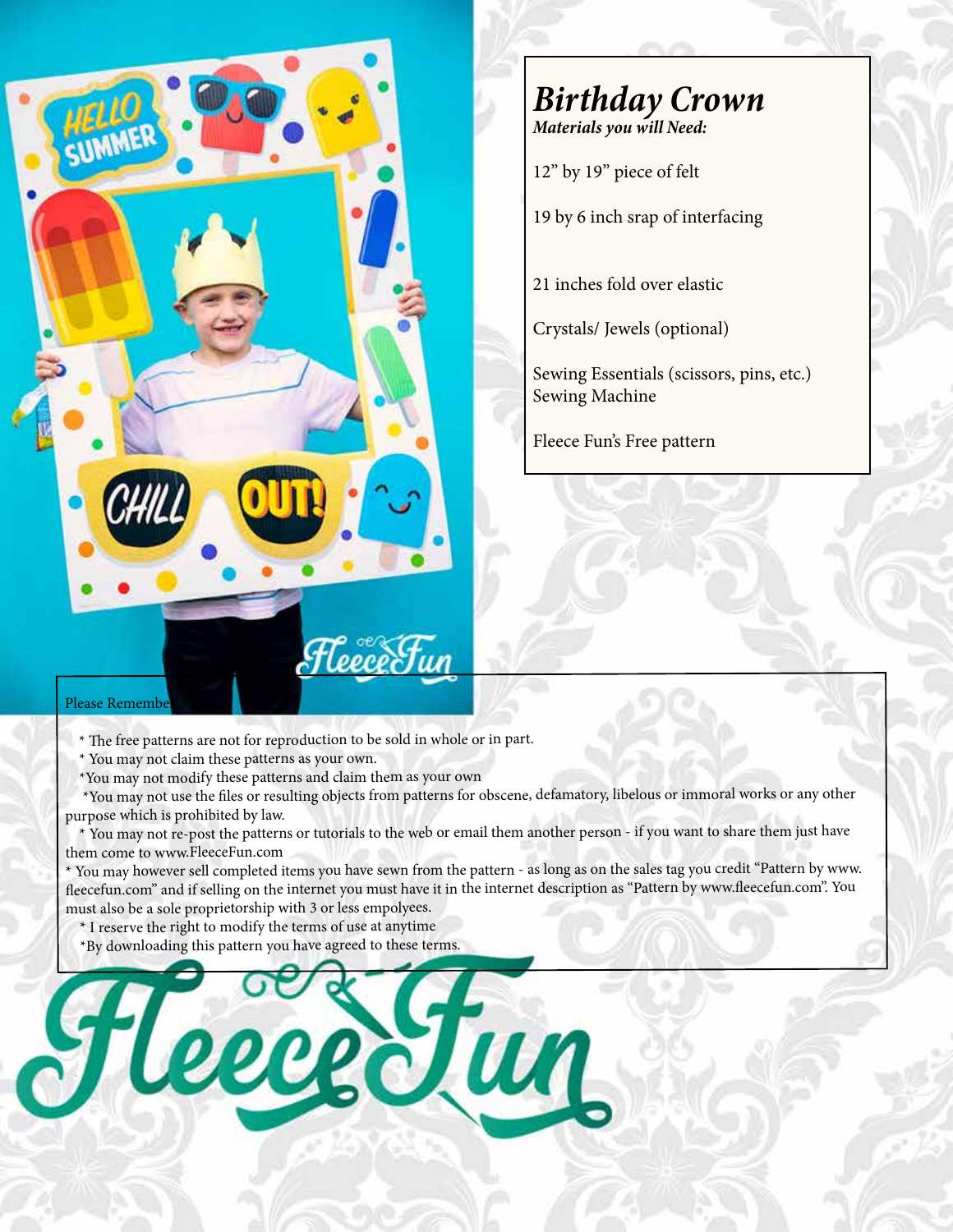**Map Assemble the pattern ssemble as shown.**

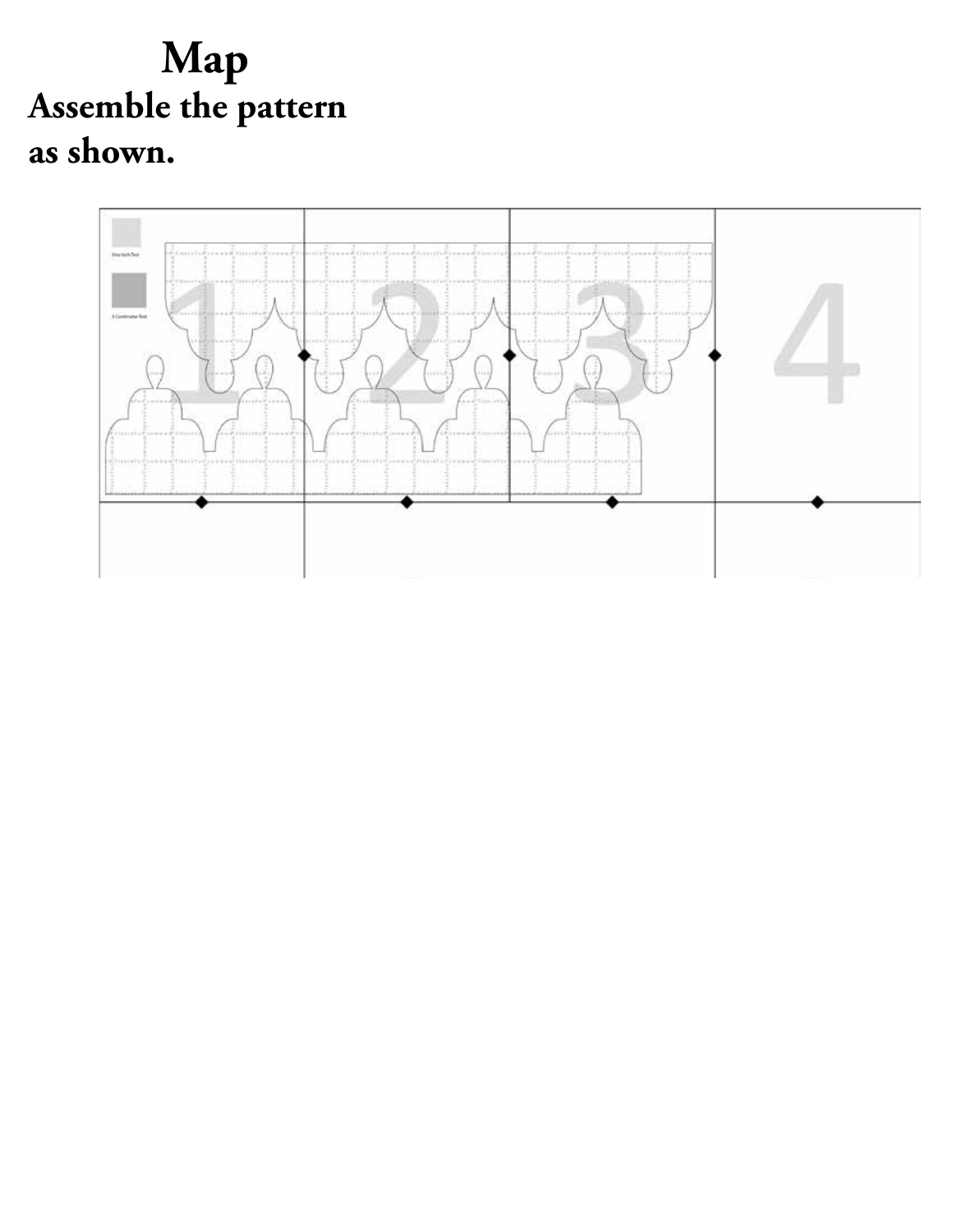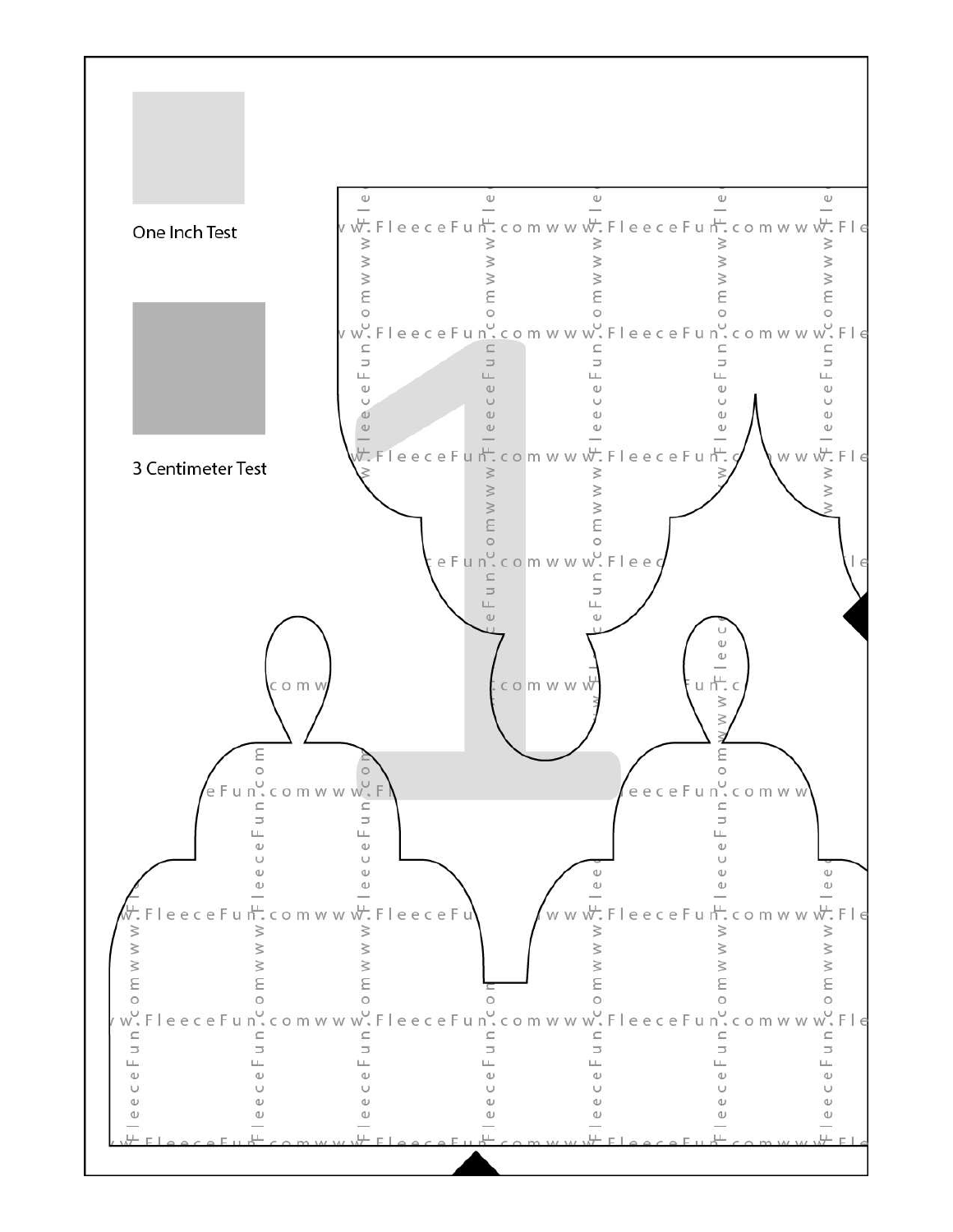